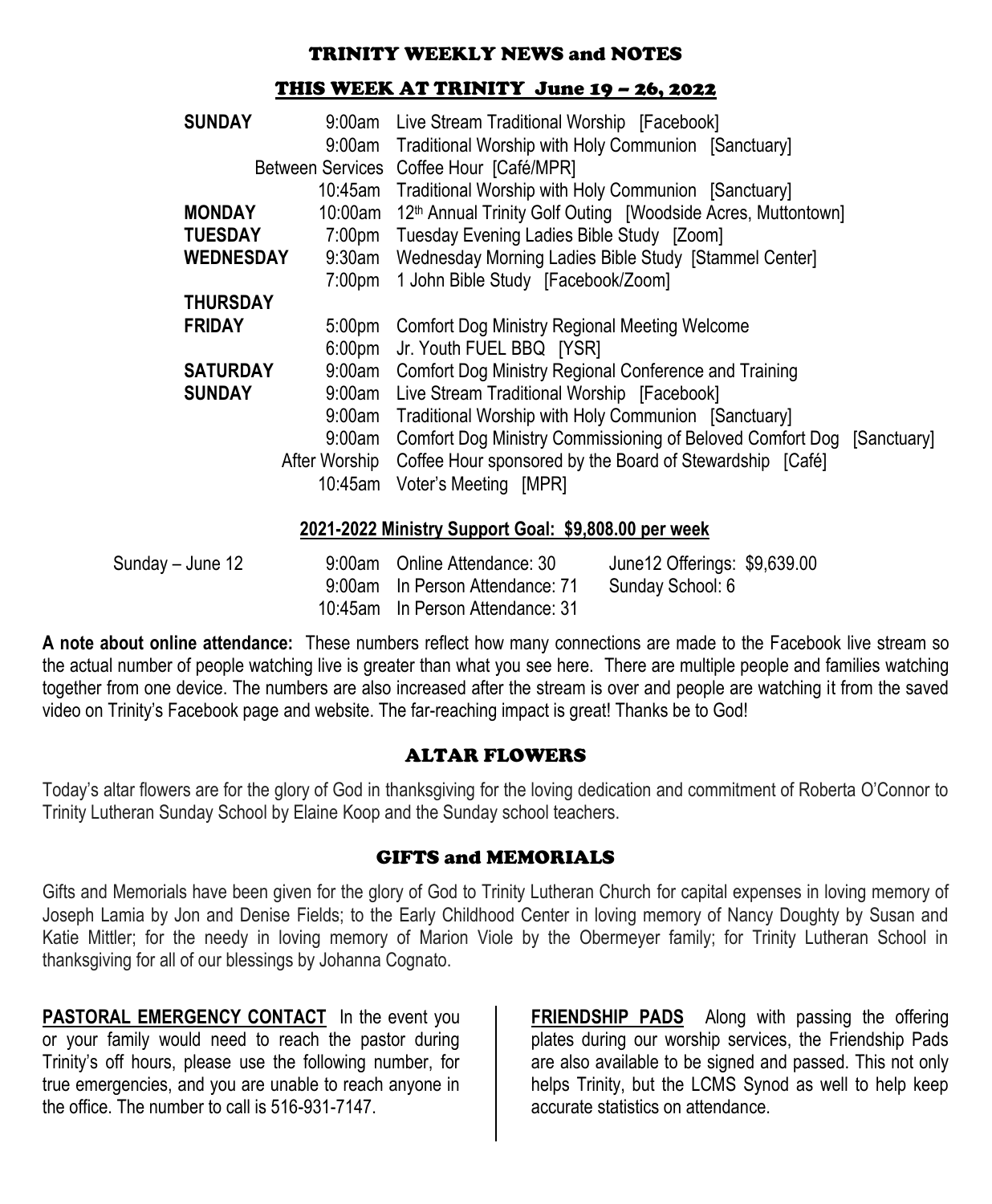## **FROM THE BOARD OF OUTREACH**

**Luke 8:26-39:** When Jesus freed a demon-possessed man, that man in response wanted to follow Jesus to the ends of the earth. Instead, Jesus says to him: "Return home and tell how much God has done for you." Telling others about how much God has done for us is our most effective witness. May we gladly share this great news about how much God has done for us!

#### **FROM THE BOARD OF STEWARDSHIP**

**Luke 8:37** *"Then all the people of the surrounding country of the Gerasenes asked him to depart from them, for they were seized with great fear. So he got into the boat and returned."* The Gerasenes are upset with Jesus because His ministry led to the loss of their pig herd – their wealth. They want Jesus to go away before He does any more damage to their bottom line. Their priorities are clear. What about our priorities? Is the work and ministry of Jesus worthy of our support and the sacrifice of some of our wealth?

**A MESSAGE FROM TRINITY'S TREASURER** With only two Sundays remaining until the end of our current fiscal year June 30, 2022, we project a significant shortfall in our church offerings of the \$510,000 Ministry Plan Goal, approaching \$40,000. Thank You very much for your ongoing prayers and support of Trinity's many ministries in service to our Lord. Recognizing that current economic times are difficult right now, I'm making an appeal on behalf of your church and school leaders that you would consider as possible 1) increasing your regular gifts, tithes and offerings and/or 2) making a special gift to assist in narrowing the Ministry Plan shortfall noted above. In His Service, John Doughty, Treasurer.

# **THE LADIES WEDNESDAY MORNING BIBLE STUDY**

**GROUP CELEBRATES 30 YEARS OF GIVING!** Here is what they say: It has been our privilege and pleasure to present First Reader Bibles to each of our Trinity Lutheran School students and our Trinity Lutheran Sunday School students. For the past 30 years, these Bibles have been presented to each student by our pastor(s). Through bake sales, coffee hours and donations, we have been able to purchase over 1,300 Bibles for our students!! Thank you to all who have contributed to this endeavor. May the Lord continue to bless us with your support so that we may carry on our mission to share His Word with the children of Trinity through our gift.

**TRINITY HELPERS PROJECT** If you need help with a task, send an email to [TrinityHelpers@trinityhicksville.org.](../../2021/Blurbs/TrinityHelpers@trinityhicksville.org) Describe the task, leave your phone number and address and someone from the "Helpers" team will get back to you as soon as possible to make arrangements to get the task completed. Please note that email is the preferred way to be contacted, but if you do not have access to email you can call Andy Katan at (516)-647-0944.

**LWML NEWS** We just want to wish everyone a happy, safe and restful summer. Our LWML workers will be taking a break for the summer. We welcome anyone to work in their own free time on crocheted or knitted blankets (36"x36"), baby sweaters, hats, gloves etc for our layette or quilt collection for our future projects for early next year. This will offer an enormous head start on these projects.

**COMMISSIONING OF BELOVED COMFORT DOG** At next Sunday's 9:00am worship service, Beloved Comfort

Dog will be officially commissioned by Trinity Lutheran Church and School. She will be meeting and greeting her new church family so be sure to stop by and give her a pat! Please keep the ministry in your prayers as they continue their work with Beloved and Abraham, sharing the mercy, compassion, proclamation and presence of Jesus Christ with our church, the surrounding community, and beyond.

We will also welcome at that service, several Comfort Dogs and members of their teams who will be attending this year's Regional Conference held here at Trinity on Saturday, June 25.

**A SPECIAL THANK YOU FROM THE HONOR, SERVE, PROVIDE CAPITAL CAMPAIGN COMMITTEE** The HSP Committee had hoped to end the three-year campaign as began, sharing a meal together to celebrate our success. Unfortunately, COVID put a damper on that idea. Instead, the campaign committee decided to have a long-awaited book on the art of Trinity created. Thanks to Trinity's art teacher, Ellen Kerwin who had been writing articles for Kim Merz's monthly newsletter, archival contributions from Deacon Doug Brosky, Jane DeVries, Marite Hennessey and Jane Kramer, whose vast supply of photographs and documentation added greatly to "The Art of Trinity" and Allison Straub for final book layout and design, additional photography and production. It has been a labor of love. A free copy of the book is available to each donor to the campaign and additional copies of "The Art of Trinity" will be available for \$15.